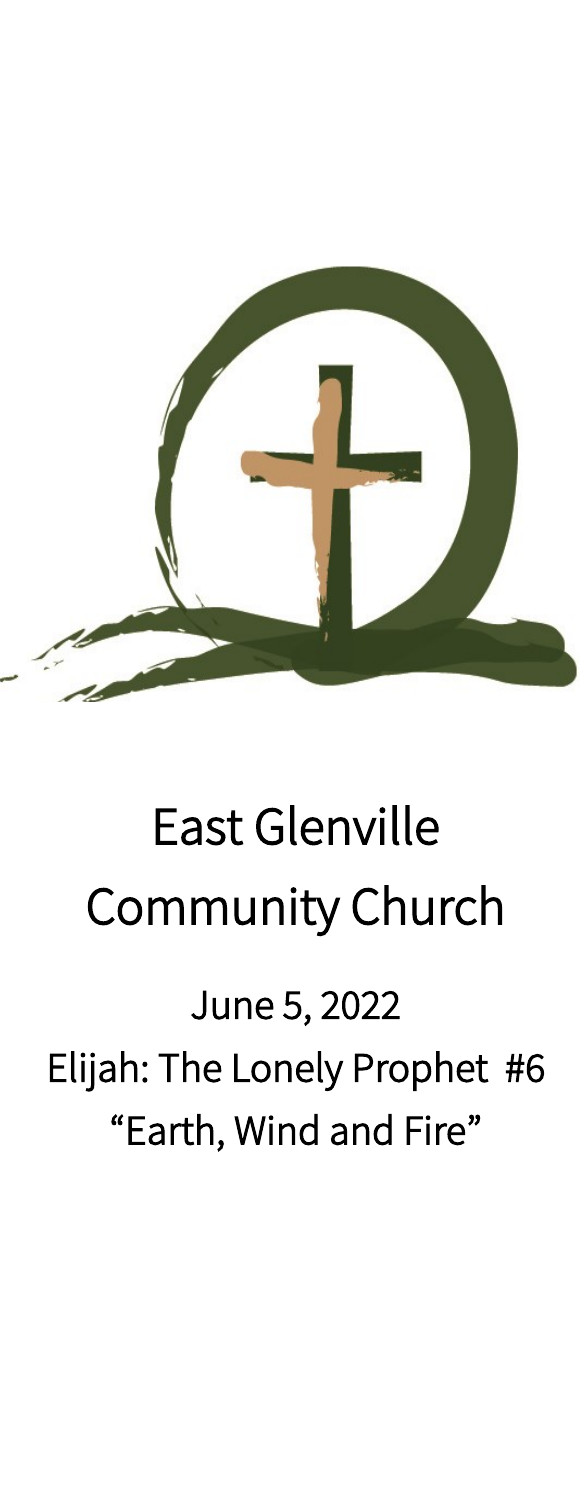

# **Today's Worship Service**

| <b>Nelcome and Announcements</b> |  |
|----------------------------------|--|
|----------------------------------|--|

Women's Ministry Moment **Algebra 12 and 13 Jackie Singer** 

Songs of Praise and Worship

Morning Prayer Nick Feliciano

Jr. Church Dismissed

Scripture Reading and a series of the Len Douglas 1 Kings 19:9-18

Message **Pastor Mitch Pastor Mitch** "Earth Wind and Fire"

The Lord's Supper

Closing Song

Closing Prayer

Heidi Peterso

Missions Moment **Aaron Batkay, Young Lift**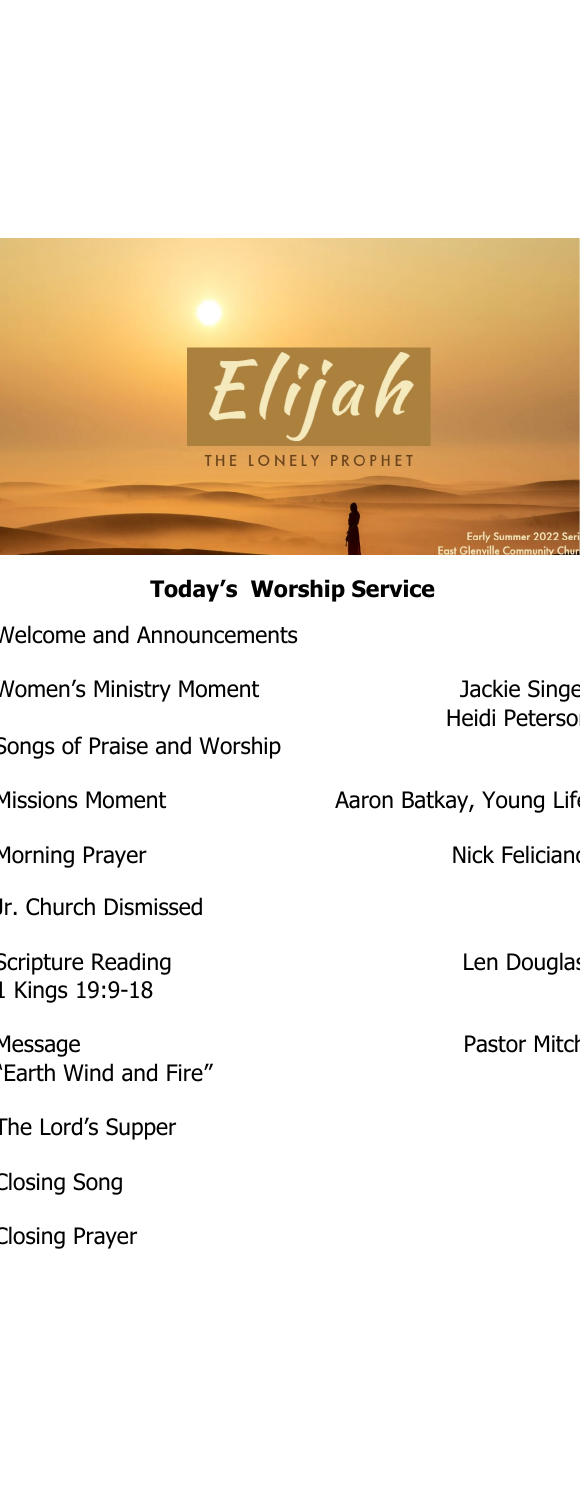# **VBS 2022! June 27-July 1 9 AM to Noon**

Registration Forms: On the central table or on our website

#### **Outside Worship**

continues through June, weather permitting

#### **Jr. Church**

For children K-5th grade, with age-appropriate Bible lessons, crafts and activities. Children are dismissed to class after the morning prayer. Infant and Toddler rooms are open with caregivers throughout the service.

**Prayer Team Will Be Available** Up front after the service

**Connect!** New to EGCC? Have a prayer request? Want more iformation? Fill out a connection card from the central table and drop it in the wood box.

# **Children's Playdate! Fridays, 10AM-Noon**

More info: office@egcchurch.org

# **Prayer Guide**

# **Our Church Ministries**

Missions Board

#### **Our Church Community, Health Concerns**

Rita Bozony Tom Dreisbach's sister Jan

# **Our Church Community, Praise**

The birth of Dave and Cindi Phillips' Granddaughter, Rose Alana Phillip

#### **Our Mission Trip to the Czech Republic**

**Persecuted Christians Around the World** Central Asia

#### **Missionary of the Week**

Alex and Laura Crum Serving *Wycliffe Bible Translators* in Texas